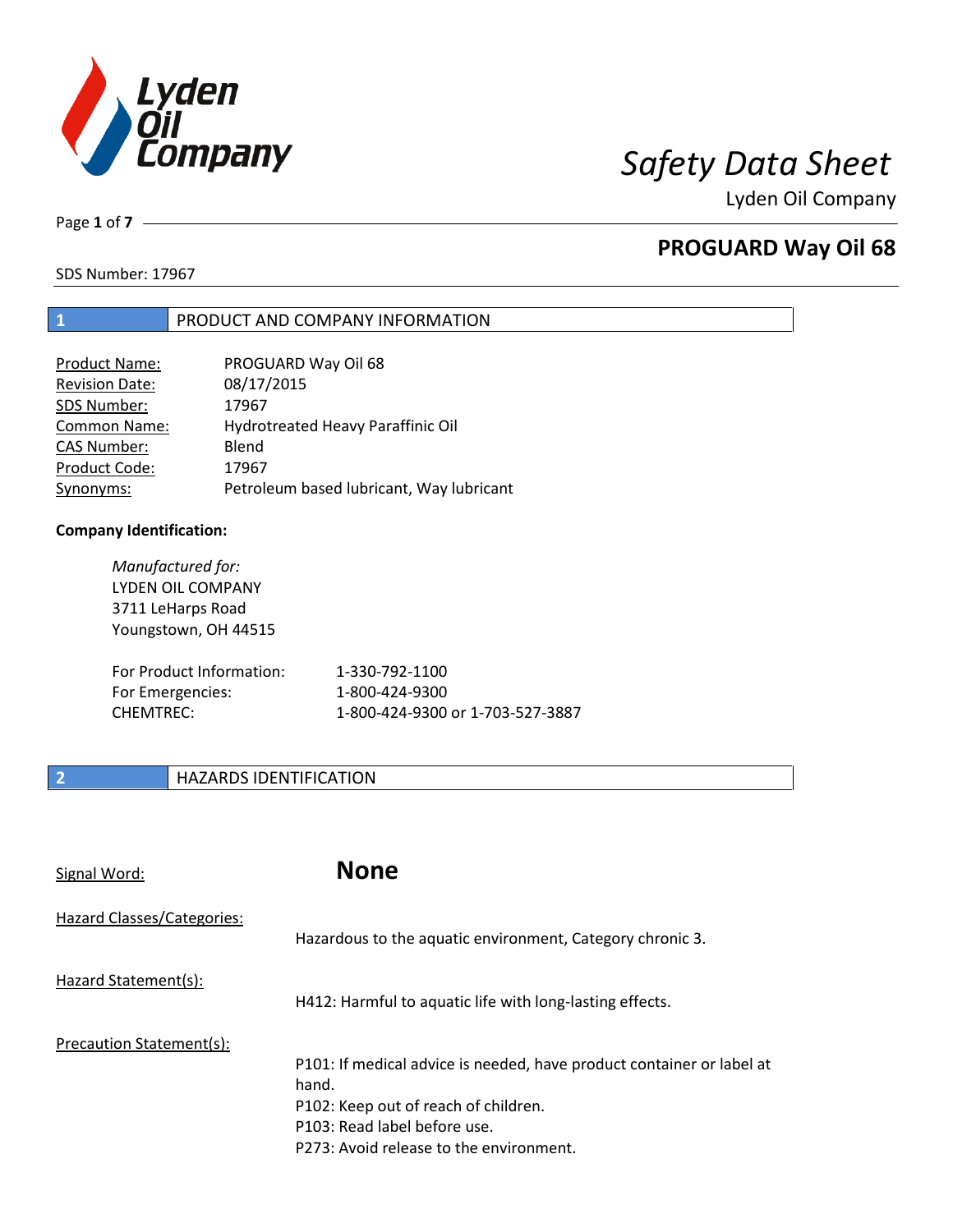

Lyden Oil Company

Page **2** of **7**

# **PROGUARD Way Oil 68**

SDS Number: 17967

Other Hazard Statement(s):

Repeated exposure may cause skin dryness or cracking.

|  | COMPOSITION / INFORMATION ON INGREDIENTS |
|--|------------------------------------------|
|--|------------------------------------------|

Ingredients:

 $\overline{\phantom{a}}$ 

*Mixture of the substances listed below with nonhazardous additions.*

| <b>Chemical Name</b>                                      | <b>CAS Number</b> | Percentage |
|-----------------------------------------------------------|-------------------|------------|
| Distillates (petroleum), solvent-dewaxed heavy paraffinic | 64742-65-0        | >96        |
| Additives                                                 | N/A               | <4         |
| Diphenylamine                                             | 122-39-4          | < 0.1      |

*\*Any concentration shown as a range is to protect confidentiality or is due to batch variation.*

| $\vert$ 4 | AID MEASURES<br>$\overline{\phantom{a}}$ rinct.<br>כחו־ |
|-----------|---------------------------------------------------------|
|           |                                                         |

### Description of First Aid Measures:

| Inhalation:   | If symptoms develop, move victim to fresh air. If symptoms persist,<br>obtain medical attention.                  |
|---------------|-------------------------------------------------------------------------------------------------------------------|
| Skin Contact: | Wash with soap and water. Remove contaminated clothing and wash<br>before reuse. Get medical attention if needed. |
| Eye Contact:  | Rinse opened eye for several minutes under running water. If<br>symptoms persist, consult medical attention.      |
| Ingestion:    | Rinse mouth with water. If symptoms develop, obtain medical<br>attention.                                         |

No further relevent data available.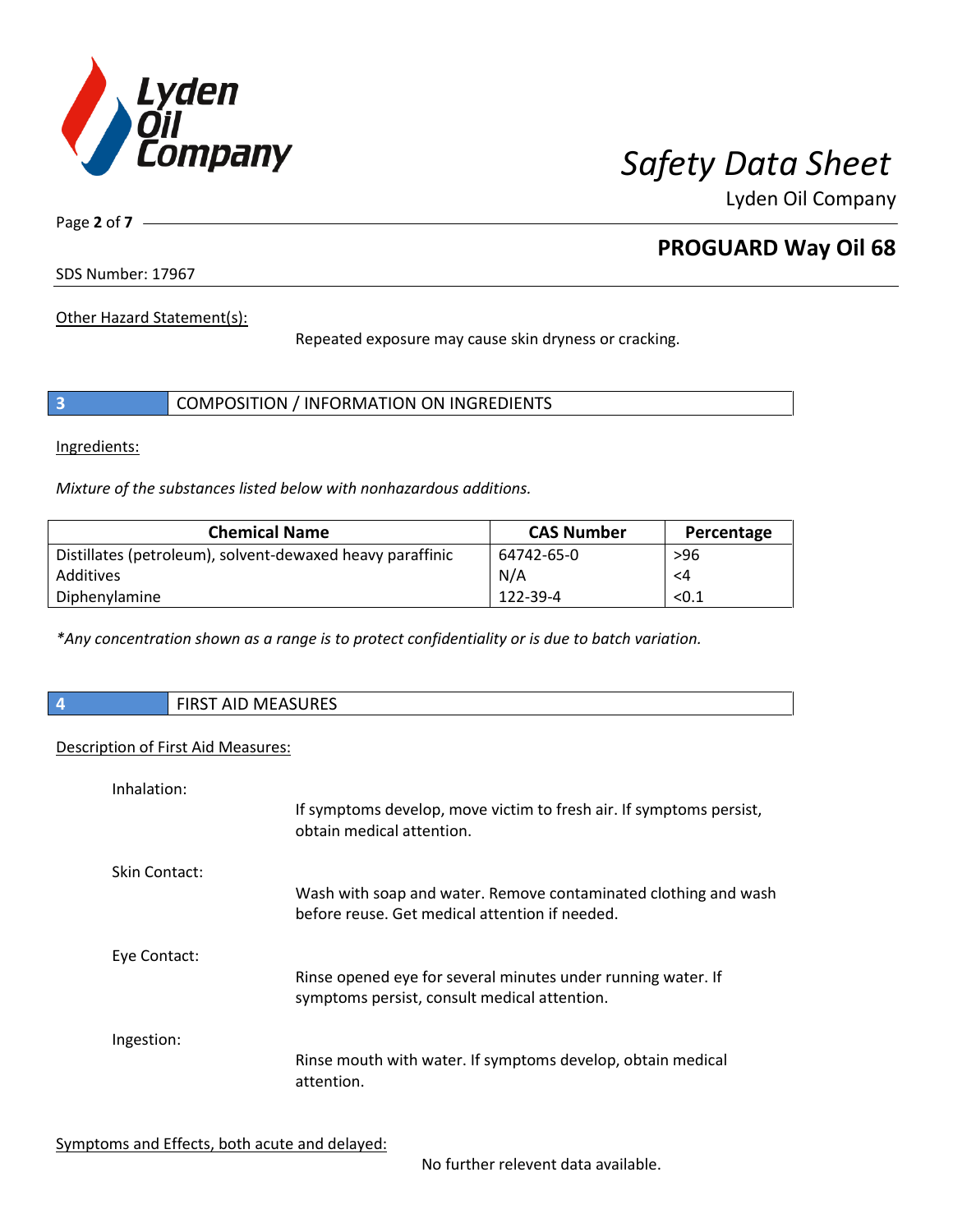

Lyden Oil Company

SDS Number: 17967

Page **3** of **7**

Recommended Actions:

Treat symptomatically. Call a doctor or poison control center for guidance.

| <b>FIRE FIGHTING MEASURES</b><br>5                    |                                                                                                                                                                                                   |
|-------------------------------------------------------|---------------------------------------------------------------------------------------------------------------------------------------------------------------------------------------------------|
| Recommended Fire-Extinguishing Equipment:             | Use dry powder, foam, or carbon dioxide fire<br>extinguishers. Water may be ineffective in fighting<br>an oil fire unless used by experienced fire fighters.                                      |
| Possible Hazards During a Fire:                       | Hazardous combustion products may include: A<br>complex mixture of airborne solid and liquid<br>particulates and gases (smoke). Carbon monoxide.<br>Unidentified organic and inorganic compounds. |
| <b>Recommendations to Firefighters:</b>               | No special measures required.                                                                                                                                                                     |
| $6\phantom{1}6$<br><b>ACCIDENTAL RELEASE MEASURES</b> |                                                                                                                                                                                                   |
| <b>Personal Precautions:</b>                          | Avoid contact with skin, eyes, and clothing.<br>Keep away from sources of ignition.                                                                                                               |
| <b>Emergency Procedures:</b>                          | Contain spilled material, collect in suitable and<br>properly labled containers.                                                                                                                  |
| <b>Environmental Precautions:</b>                     | Do not allow to reach sewage system or any water<br>course.<br>Do not allow to enter ground waters.                                                                                               |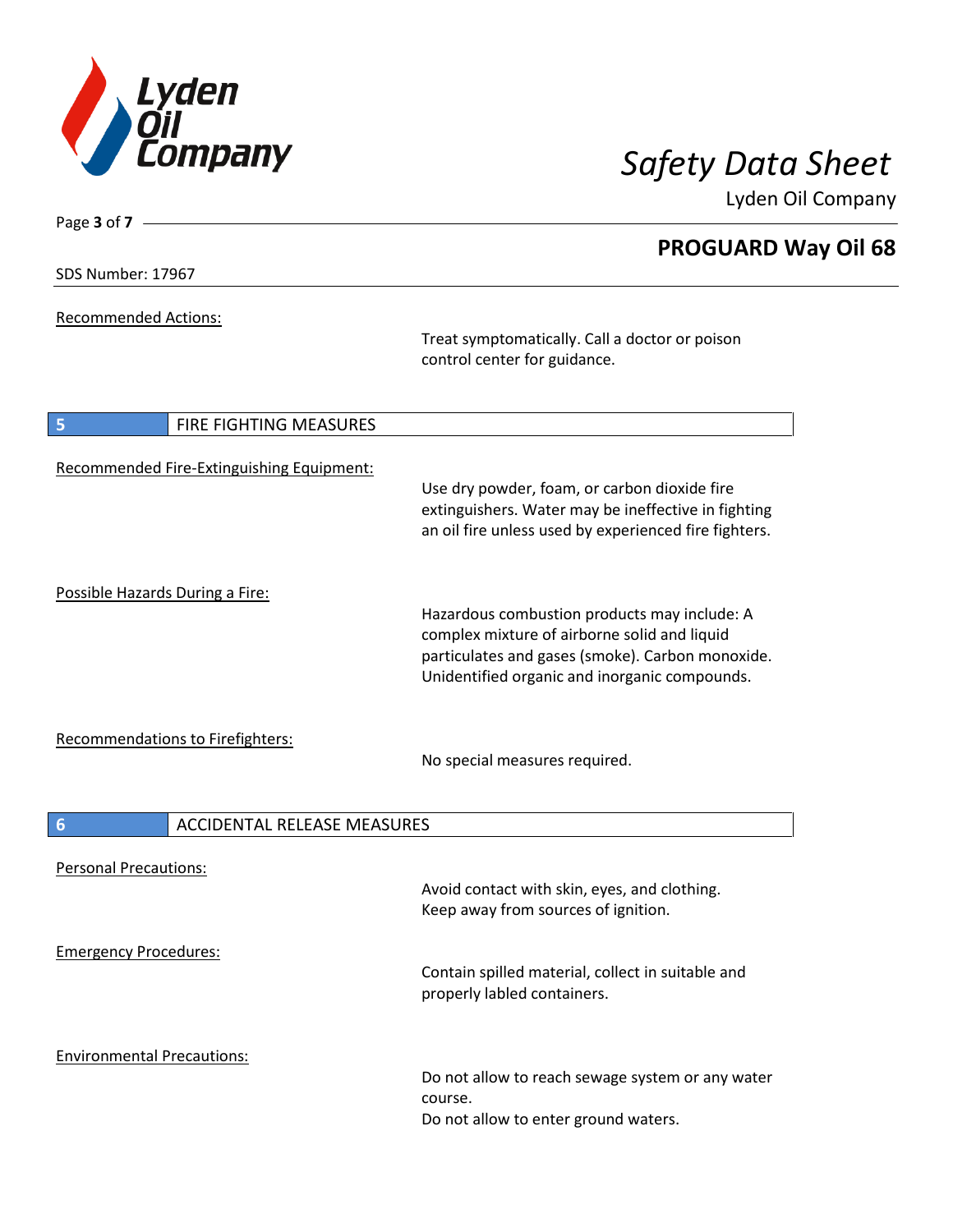

Lyden Oil Company

SDS Number: 17967

Page **4** of **7**

Cleanup Procedures:

Pick up excess with inert absorbant material.

| $\overline{7}$               | I HANDLING AND STORAGE |
|------------------------------|------------------------|
|                              |                        |
| <b>Handling Precautions:</b> |                        |

Handle with care and avoid spillage on the floor. Do not cut, weld, drill, grind, braze, or solder container.

Storage Requirements:

Keep container tightly sealed. Keep away from sources of ignition.

### **8** EXPOSURE CONTROLS / PERSONAL PROTECTION

#### Exposure Limits:

-64742-65-0 Distillates (petroleum), solvent-dewaxed heavy paraffinic (>96%):

ACGIH TLV – Long-term value:  $5mg/m<sup>3</sup>$ OSHA PEL - Long-term value: 5mg/m<sup>3</sup>

#### Engineering Controls:

All ventilation should be designed in accordance with OSHA standard (29 CFR 1910.94).

Personal Protective Equipment:

Wash hands before breaks and at the end of work. Use safety glasses and gloves.

#### **9** PHYSICAL AND CHEMICAL PROPERTIES

Color: Amber Physical State: Liquid

Odor: Data not available Odor Threshold: Data not available pH: Data not available Melting Point: Data not available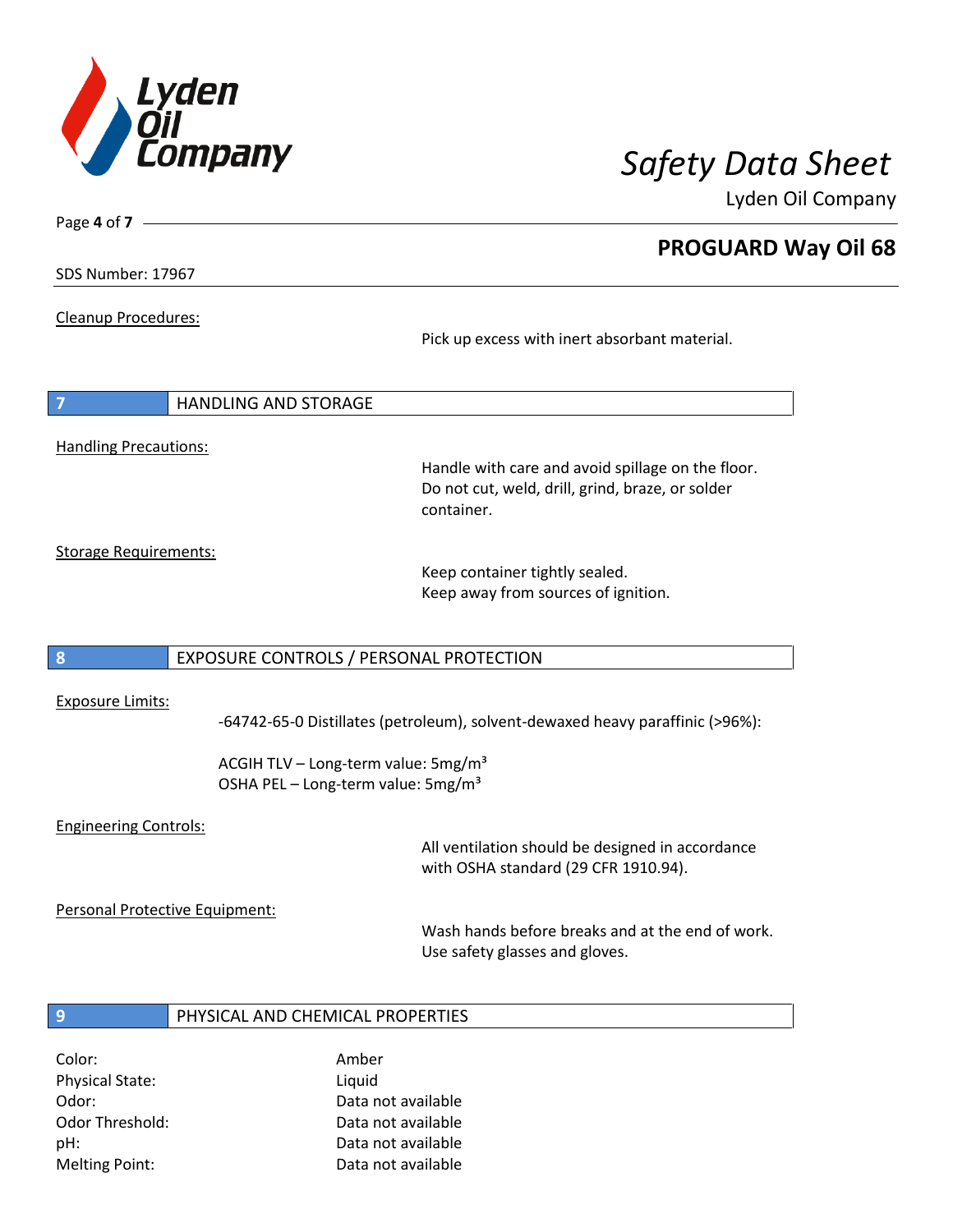

Lyden Oil Company

### SDS Number: 17967

Page **5** of **7**

| <b>Boiling Point:</b>            |
|----------------------------------|
| <b>Boiling Range:</b>            |
| Flash Point:                     |
| <b>Evaporation Rate:</b>         |
| Flammability:                    |
| <b>Flammability Limits:</b>      |
| Vapor Pressure:                  |
| Vapor Density:                   |
| <b>Relative Density:</b>         |
| Solubilities:                    |
| <b>Partition Coefficient:</b>    |
| Auto-Ignition Temperature:       |
| <b>Decomposition Temperature</b> |
| Viscosity:                       |
|                                  |

### $>425^\circ$  F Data not available 176.7° C / 350.1° F (PMCC Method) Data not available Data not available Data not available Data not available Data not available 7.20 pounds per gallon at 60° F Insoluble in water Data not available Data not available : Data not available 68 mm<sup>2</sup>/sec (kinematic at 40°C)

# **10** STABILITY AND REACTIVITY Stability: Stable under normal conditions. Reactivity: Not reactive under normal conditions. Conditions to Avoid: Extreme temperature, sparks, open flame, and direct sunlight. Hazardous Reactions: No known hazardous reactions. Incompatible Materials: No further relevant information available. Decomposition Products: Hazardous decomposition products are not expected to form.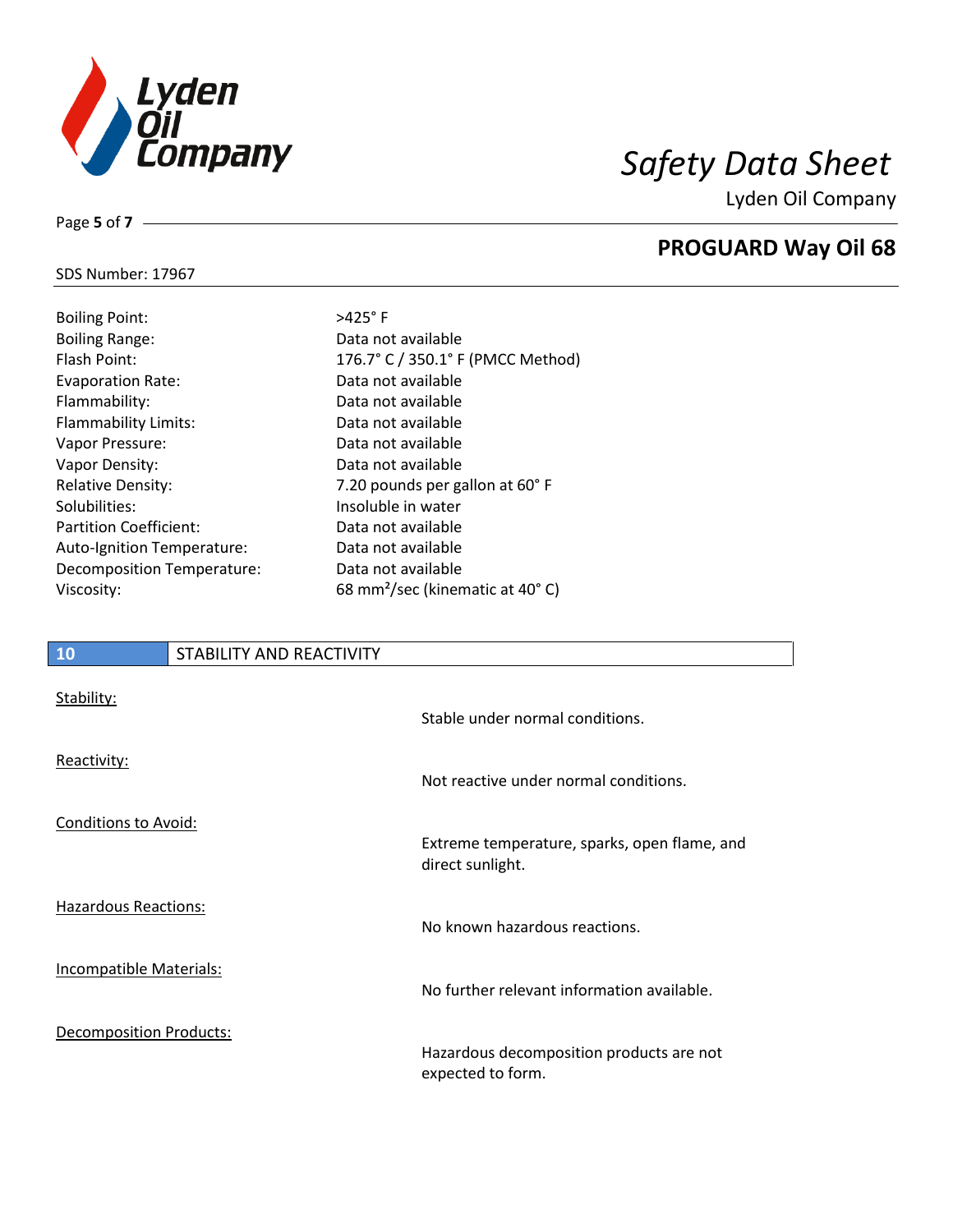

Lyden Oil Company

SDS Number: 17967

Page **6** of **7**

| 11<br><b>TOXICOLOGICAL INFORMATION</b> |                                                                                                                           |
|----------------------------------------|---------------------------------------------------------------------------------------------------------------------------|
|                                        |                                                                                                                           |
| Routes of Exposure:                    | Skin and eye contact are the primary routes of<br>exposure although exposure may occur following<br>accidental ingestion. |
| <b>Exposure Effects:</b>               | Repeated skin contact may cause dermatitis or an<br>oil acne.                                                             |
| <b>Measures of Toxicity:</b>           | No test data available.                                                                                                   |
| Carcinogenic/Mutagenic Precautions:    | Non-carcinogenic and not expected to be<br>mutagentic.                                                                    |
| 12<br><b>ECOLOGICAL INFORMATION</b>    |                                                                                                                           |
| <b>Ecological Precautions:</b>         | Avoid exposing to the environment.                                                                                        |
| <b>Ecological Effects:</b>             | No specific environmental or aquatic data available.                                                                      |
| <b>DISPOSAL CONSIDERATIONS</b><br>13   |                                                                                                                           |
| Disposal Methods:                      | Dispose of waste material in accordance with all<br>local, state, and federal requirements.                               |
| Disposal Containers:                   | Use properly approved container for disposal.                                                                             |
| <b>Special Precautions:</b>            | Do not flush to surface waters or drains.                                                                                 |